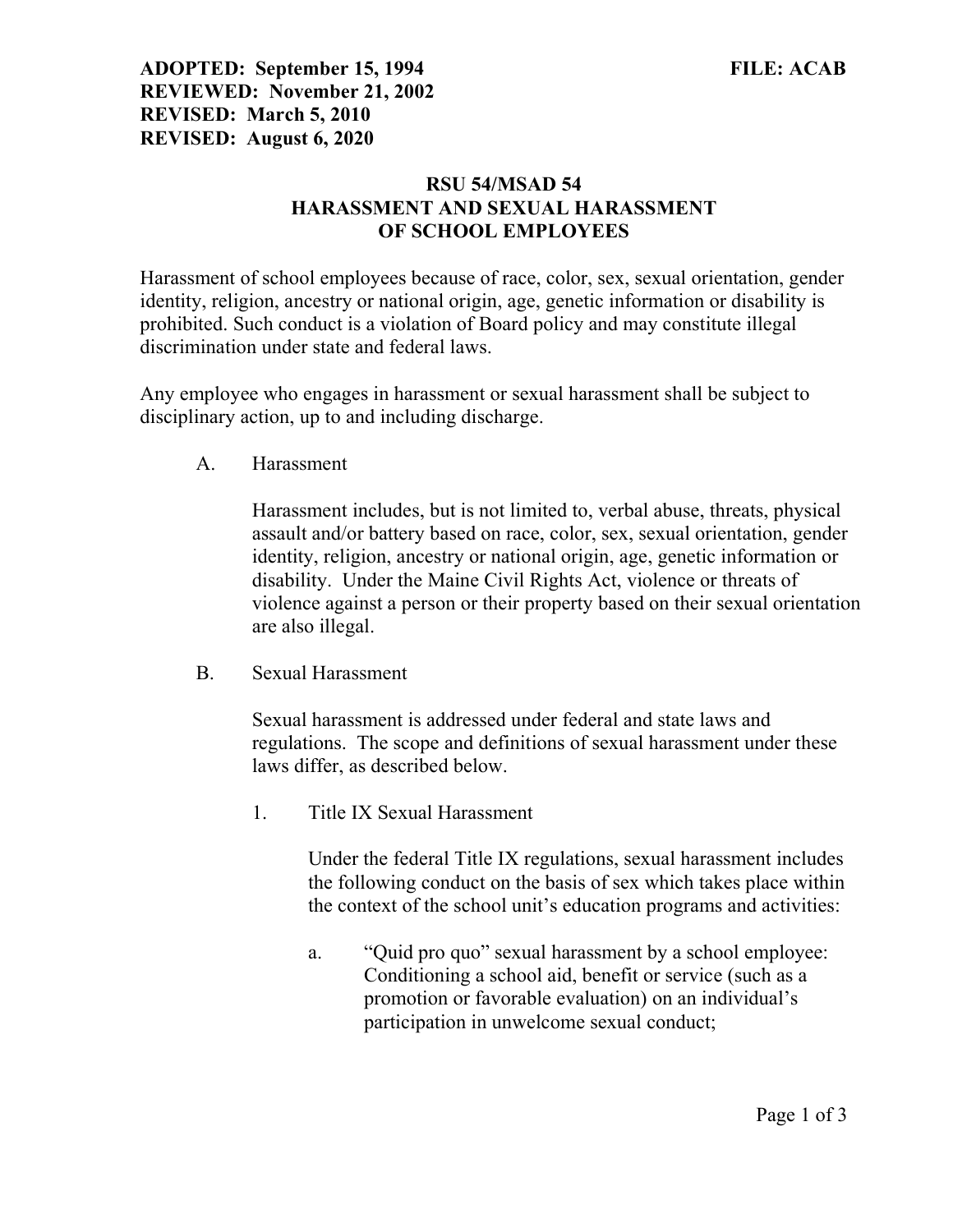- b. "Hostile environment" sexual harassment: Unwelcome conduct based on sex that a reasonable person would determine is so severe, pervasive and objectively offensive that it effectively denies an individual's equal access to the school unit's education programs and activities; or
- c. Sexual assault, dating violence, domestic violence and stalking as these terms are defined in federal laws.
- 2. Sexual Harassment Under Title VII and Maine Law

Under another federal law, Title VII, and under Maine law/regulations, sexual harassment is defined differently. Maine Human Rights Commission regulations define sexual harassment as conduct on the basis of sex which satisfies one or more of the following:

- a. Submission to such conduct is made either explicitly or implicitly a term or condition of an individual's employment;
- b. Submission to or rejection of such conduct by an employee is used as the basis for employment decisions affecting the employee; or
- c. Such conduct has the purpose or effect of unreasonably interfering with an individual's work performance or creating an intimidating, hostile or offensive working environment.
- C. Reports and Complaints of Harassment or Sexual Harassment

Any employee who believes they have been harassed or sexually harassed is encouraged to make a report to the Affirmative Action Officer/Title IX Coordinator. The Affirmative Action Officer/Title IX Coordinator is also available to answer questions and provide assistance to any individual who is unsure whether harassment or sexual harassment has occurred.

All reports and complaints regarding harassment or sexual harassment of employees shall be addressed through the Employee & Third-Party Unlawful Discrimination/ Harassment and Title IX Sexual Harassment Complaint Procedures (ACAB-R).